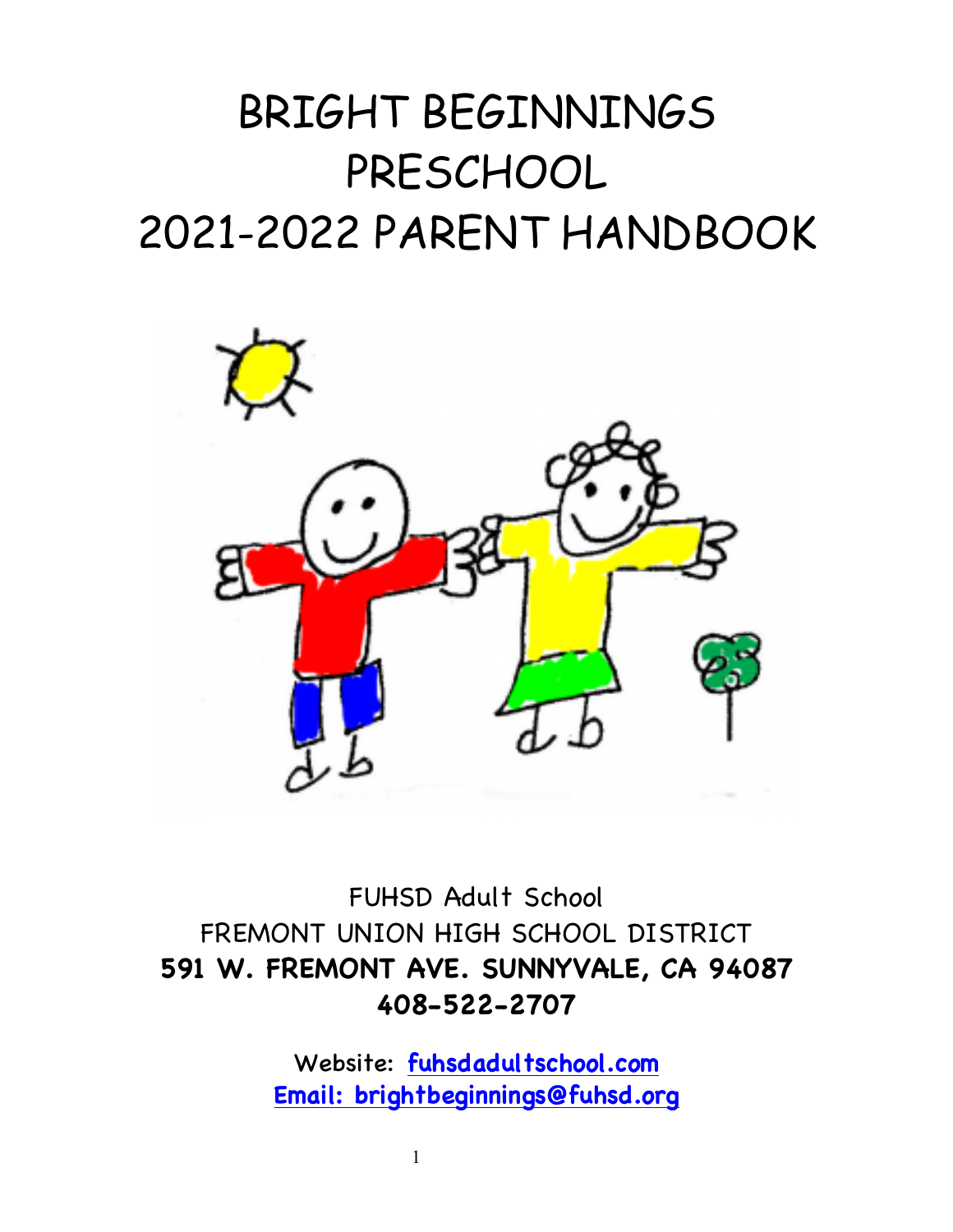# **Index**

|                                                                                                                                                                                                         | Page                       |
|---------------------------------------------------------------------------------------------------------------------------------------------------------------------------------------------------------|----------------------------|
| Philosophy                                                                                                                                                                                              | 3                          |
| <b>School Policies</b><br>Attendance, Siblings, Safety, Cell Phones, Immunizations, TB test                                                                                                             | $\boldsymbol{4}$           |
| <b>Typical Preschool Day</b><br>Activities & learning outcomes                                                                                                                                          | 5,6                        |
| <b>Preschool Pathway &amp; Current Classes</b>                                                                                                                                                          | 7                          |
| <b>Snack Time Guidelines</b>                                                                                                                                                                            | 8                          |
| <b>Daily Procedures</b><br>Safety, Attendance, Work Cards, Illness, Communication                                                                                                                       | 9                          |
| <b>Classroom Procedures</b><br>Art, Cell Phones, Diapers / Bathroom, Dress Code,<br>Bottles, Nursing, Birthdays, Separation Anxiety,<br>Child's participation, Classroom order                          | 10                         |
| <b>State Funding</b><br><b>Specific Information for Level 5/6</b><br><b>Specific Information for Level 7</b><br><b>Specific Information for Level 8</b><br><b>Specific Information for Level 9 – 10</b> | 11<br>11<br>12<br>13<br>14 |
| <b>Guidelines for working with children</b>                                                                                                                                                             | 15                         |
| <b>Discipline Guidelines</b>                                                                                                                                                                            | 15                         |
| <b>Safety Rules</b><br>Preschool Safety, Playground Use, Parking Lot                                                                                                                                    | <b>16</b>                  |
| <b>Important Preschool Dates</b><br>Quarter Dates, Continuing student registration dates,<br>GymKids & Specialty Class registration dates                                                               | 17                         |
| <b>Parent Board Information</b><br>Meeting dates, Special Family Activities                                                                                                                             | 17                         |
| <b>Graduation Information</b> (Level $9 \& 10$ )<br>Date, time, activities                                                                                                                              | 17                         |
| <b>FUHSD Vision and Mission Statement</b><br><b>School–Wide Learning Outcomes</b>                                                                                                                       | 18                         |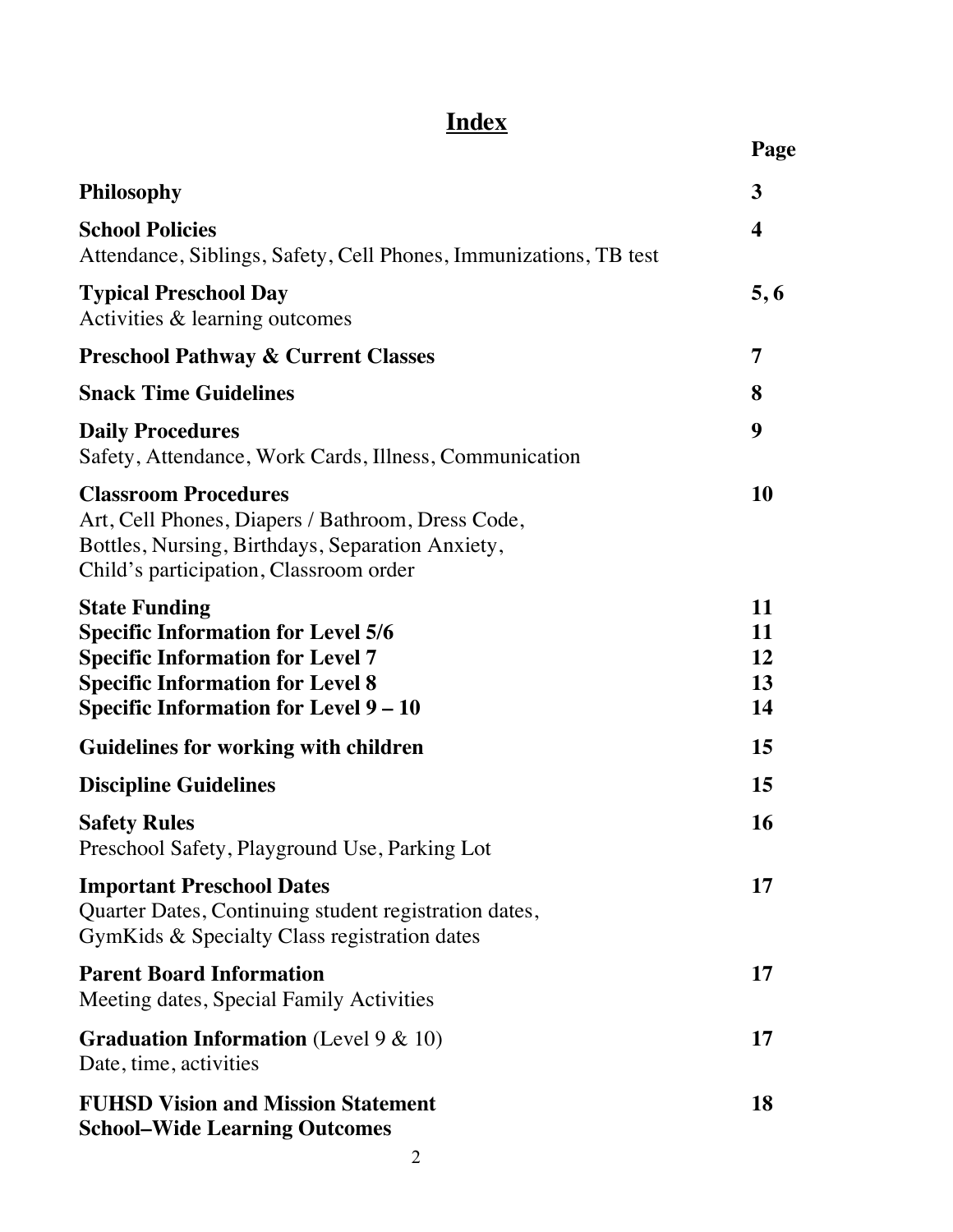# **Welcome to Bright Beginnings Preschool**

Please read this material carefully. If you have any questions, please ask your teacher or the program director. Parents and Teachers working together make our program strong. In order to assure the most positive experience all students must agree to abide by the school guidelines as stated in this Handbook.

# **PHILOSOPHY**

Bright Beginnings is a parent-participation preschool. Our goal is the development of the whole child: emotional, physical, intellectual, and social. Parent education meetings, plus a dynamic preschool program make Bright Beginnings a well-rounded experience for both parent and child.

Our school is designed for your child to learn through exploration and play. Engaging in activities that interest them allows for children to experience feelings of control, success, and competence. Adults are partners in this process, providing many opportunities for children to make choices, take initiative and lead activities. We emphasize foundational skills needed for later school success: self-regulation, social skills, creativity, original thinking, oral language development, eye-hand coordination, pre-literacy and math skills, and problem solving.

Bright Beginnings teachers are experienced in developing curriculum for both the adults and children in our programs. Through the combination of classroom participation, observation, and parent discussion, adults develop skills needed to be effective parents. This training is designed to support your child's future school success.

# **ADULT COMMITMENT**

- **❖** Adult attendance is **mandator** on workday.
- $\cdot$  Multi-day classes: A substitute must be provided if you will be absent on your workday.
- **❖** English is spoken in the classroom.
- ◆ Work Card must be worn and followed.
- $\cdot$  Arrive and Pick-up on time. Sign in and wear your nametag.
- $\cdot$  Provide a nutritious snack & water bottle for your child.
- $\triangle$  Attend and participate in field trips and Zoom parent meetings.
- $\div$  Participate actively with all classroom members and help wherever needed.
- $\div$  Communicate concerns to your teacher.
- $\div$  Support Parent Board activities. (Information on page 17)
- $\triangle$  RECEIPTS: Receipts for all classes taken can be printed from your online account.

#### **FUNDING**

- \* Registration Fee, Tuition, Fund Raising: We are a Non-Profit Organization.
- $\cdot$  School costs and staffing continue even when you are absent, therefore you will be charged for the space reserved for you whether you attend or not. There are no tuition/fee adjustments for illness, vacations, or extended absences.
- $\cdot$  State Funding based on **ADULT ATTENDANCE** and participation in monthly parent education **meetings and workshops. To qualify for this funding registered adults will complete a student** learning survey and other assignments when requested.
- $\div$  Fund Raising
- $\div$  We are a Non-Profit Organization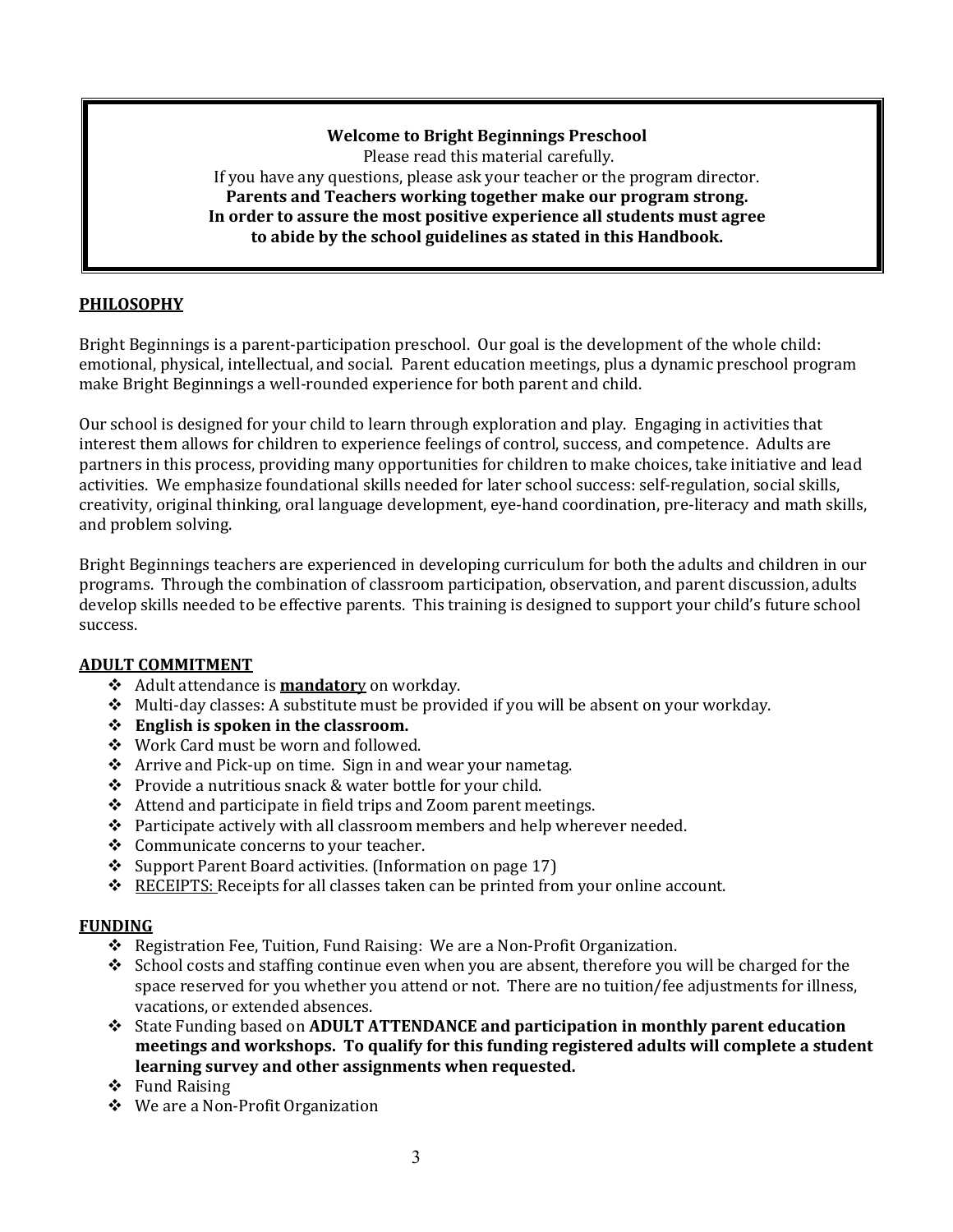# **SCHOOL POLICIES & INFORMATION**

**PARTICIPATION & ATTENDANCE:** Bright Beginnings is a Parent participation school. Registered adults are required to attend on their assigned workday.

**Siblings:** Class participation is reserved for Parent and enrolled child. No siblings may attend. You are expected to provide your own childcare for siblings. This includes older siblings who are not in school due to Staff Learning Days, holidays or sickness.

Newborn babies (0-6 months) are an exception. When brining a baby, they must be in a carrier or sling and not interfere with your class duties.

**Dropping Off & Picking Up from preschool**: Classes begin and end on time. Late pick-ups will result in a \$20 assessment/5 minutes.

**FEES**: The Preschool program is thirty-two (32) weeks of instruction. Classes begin in mid August and continue through May. The school year is divided into 4 Sessions.

Registration Fee: An \$100 Registration Fee is assessed once each school year (August- May) for all Level 7 – Level 10 Preschool classes. 

Preschool Level 3, 4, 5/6, GymKids and Specialty classes do not pay a registration fee.

*Tuition*: Tuition is paid by session. No partial registrations are accepted. Once enrolled, your preschool class is reserved for you for the FULL school year. Continuing registration for Session 2, 3 and 4 is done by paying your fee prior to the open registration period. Payment due dates are listed on page 17. Payments can be made in person in the office or by phone.

# ALL Fees & Tuition Are Non-Refundable. (See page 3 FUNDING)

**SAFETY:** Specific safety procedures can be found on page 16.

*Gates*: Keep gates closed and latched after entering and exiting.

**Parking:** Always hold your child's hand when walking to and from the parking lot.

*Walking/Biking*: Hold your child's hand and follow the posted 'safe walking route.'

**Cell Phones**: No Cellphone use in the classroom or on the playground. Set phones on vibrate and take Emergency calls in the office. Your attention needs to focus on the children to ensure safety at school. **Biting:** Many children bite when frustrated. The following procedures help children learn not to bite: Children in Level  $3 - 7$  classes will be given 1 warning if they bite at school and sent home if they bite a second time. Children in Level  $8 - 10$  are sent home immediately if they bite.

#### **HEALTH REQUIREMENTS:** Find forms and additional information at fuhsdadultschool.com

**Child Immunizations**: State law mandates that ALL CHILDREN in preschool have up-to-date immunizations on file. NO child can attend unless this requirement is met, and tuition and registration fees will be forfeited. Adult TB Test: State law requires that all adults working in a preschool classroom must furnish proof that they do not have TB. Submit results from a Mantoux (PPD) test, QuantiFERON TB Blood Screen or X-ray. Tests must be less than 4 years old and include the date that given and the reaction. If your skin test is positive, you will need a blood test or chest x-ray.

**Other State Health Requirements**: As a program operating under state law, we are obligated to follow all state mandated requirements. In joining this program, students agree to comply with all applicable state requirements.

*Medicine*: Keep all medicine at home. No medicine, pill, vitamin, etc. are permitted at school.

**SCHEDULING A TOUR:** Come visit our school and learn about our programs. Please call the office,  $408 - 522 - 2707$ , to schedule a tour.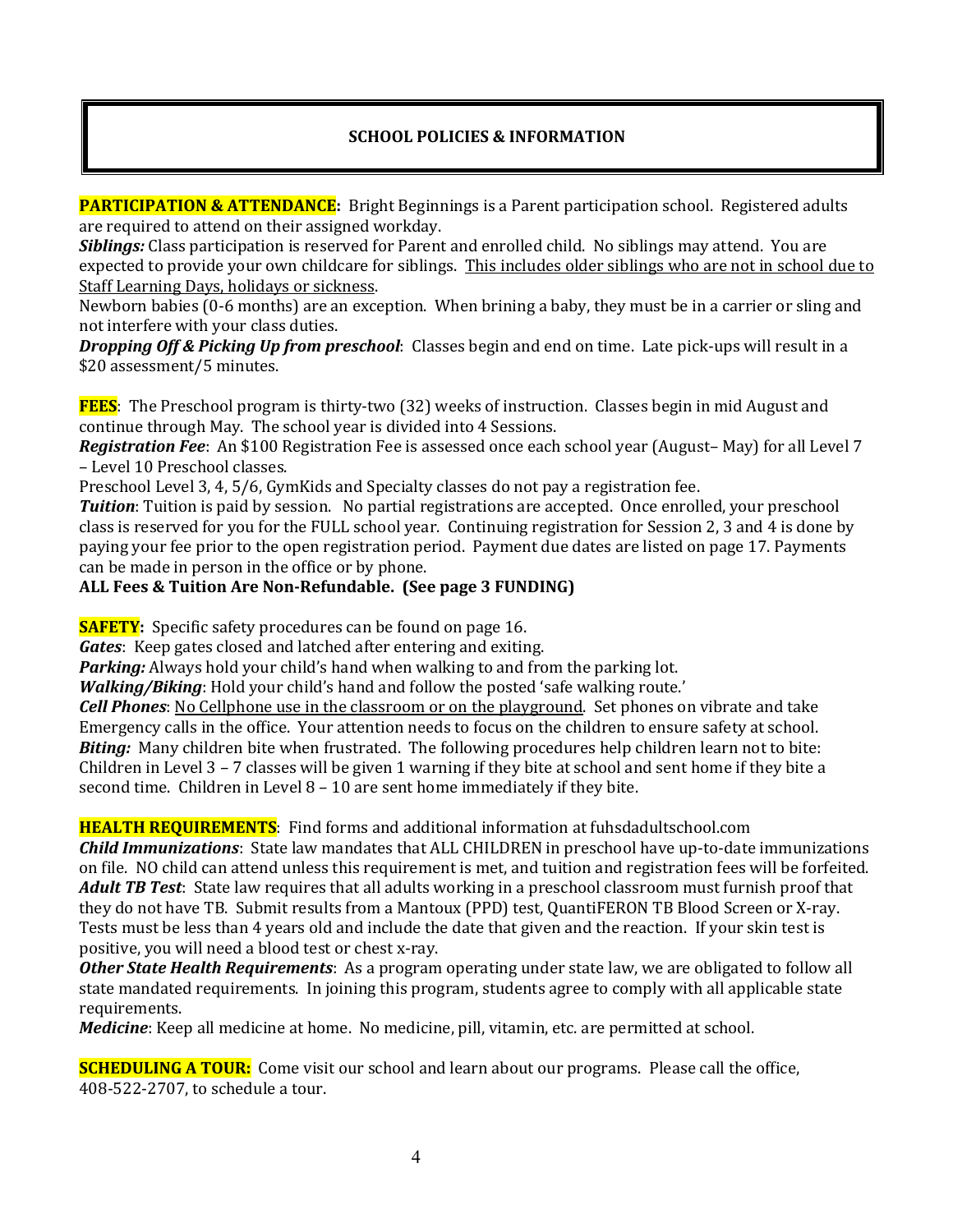# **THE TYPICAL PRESCHOOL DAY**

# When you observe the classroom, you'll see a lot of activity that looks like the children are "*just playing*", but there is much learning going on!

Each preschool class will have its own daily schedule. Below is a list of daily preschool activities and a short description of the learning that is stimulated through these activities. All preschool classes will include the following:

# **FREE PLAY / EXPLORATION TIME**

Children are encouraged to explore the environment. This is your child's opportunity to choose their own activity. Please allow them to do so. They may explore inside or outside. Activities are designed to develop fine motor, gross motor, as well as cognitive and social skills. They may include, but are not limited to art, play dough, easel painting, block play, water play, manipulatives (puzzles, games, etc.), wheel toys, sand play, and dramatic play.

# **Manipulatives**

- $\bullet$  Blocks Children learn to follow a mental plan and problem solve. They develop logical, sequential thinking that is needed for math and writing.
- $\bullet$  Puzzles children develop spatial skills, eye/hand coordination, and fine motor skills.
- $\bullet$  Sorting Children develop classification skills and pattern knowledge.

# **Dramatic Play**

- $\bullet$  Dress-up Children develop mobility of thought, practice cooperation, and life skills.
- $\triangleq$  Acting Out Stories Children develop story sequencing skills, comprehension and more elaborate language.

# **Outdoor Play**

- $\bullet$  Bikes/Swings Children increase their body awareness, learn to take turns, and develop gross motor skills.
- $\bullet$  Jumping Rope/ Climbing Children develop eye/foot coordination and balance.
- Water Table/Sand Area Children learn about measurement, develop counting sense, problem-solving strategies, and generalize about the properties of various materials.

# **CIRCLE TIME**

This is a 'large group' activity usually held inside on the rug. Activities may include, but are not limited to songs, finger-plays, flannel board stories, counting games, rhyming, dramatic play, and music.

# **Circle Time Activities Build Learning Skills**

- $\bullet$  Singing and Rhymes Children develop oral motor skills, and memory skills. They develop phonemic awareness, language, and literacy skills.
- Counting Games Children learn one-to-one correspondence, identify basic shapes and colors, develop language, grouping skills, and thinking skills.
- $\bullet$  Dancing/Movement Children develop gross motor skills, spatial awareness, and rhythm.
- $\bullet$  Finger Plays Children develop sensory motor, and memory skills.
- $\bullet$  Stories Children develop a sense of written language, community, and cultural awareness.
- $\blacklozenge$  Working in a group helps children learn to listen and follow verbal instructions and take turns.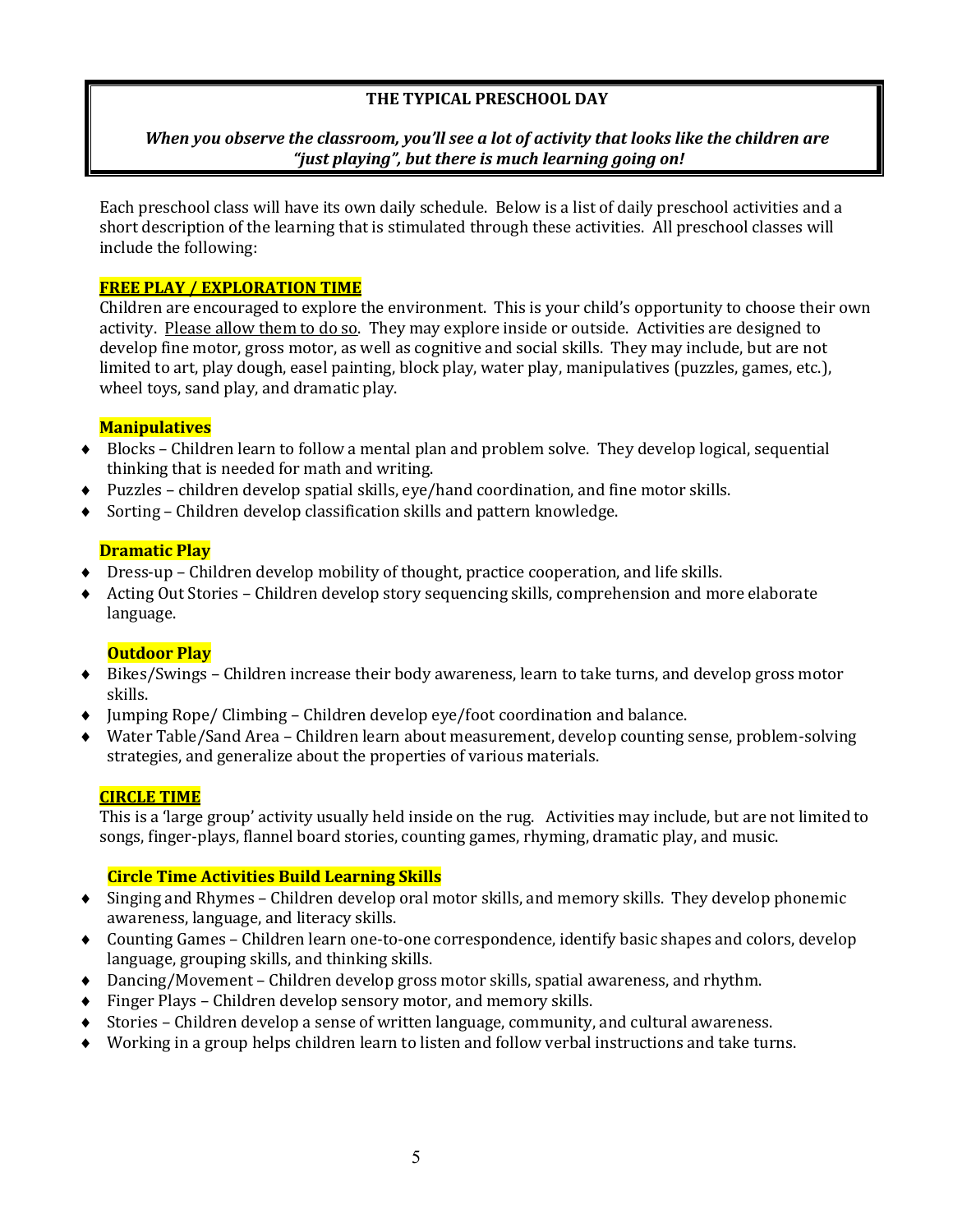## **ART EXPLORATION**

Each day your child will have an opportunity to explore different art materials. **IT IS IMPORTANT THAT** ADULTS LEARN TO STAND BACK AND LET CHILDREN EXPERIENCE AND CREATE ON THEIR OWN.

# **Art**

- $\bullet$  Painting & Gluing Children learn about color, shape, balance, form and concrete properties of the objects they are using. In addition, they develop self-esteem.
- $\bullet$  Drawing & Coloring Children develop eye/hand coordination and organize their conceptual world.
- $\bullet$  Cutting/Pasting Children develop fine motor and eye/hand skills.

#### **MOTOR DEVELOPMENT**

Motor development is an important part of our curriculum. All children are encouraged to improve their motor skills. Much of this motor development is provided in the open play period and at circle time.

#### **CLEAN-UP TIME**

Adults help to tidy the classroom, clean and put away toys at the end of class. To foster self-help skills, children are included in clean up time. It is important that toys are sorted and returned to their proper containers or to the Dirty Toy bin for cleaning. Please inform the teacher or aide if you find a broken toy.

#### **ADULT EDUCATION: OBSERVATION AND DISCUSSION PERIOD**

**Participation in the Parent Education meeting is required.** During the preschool day, adults will be observing the children while following their work-card. Directed observations are related to child development. Through observation, parents will learn to identify their child's learning style, and develop useful strategies for working with children. Adults attend the monthly Parent Ed meeting held on Zoom. On-line surveys and rubrics are used to assess adult learning and fulfill state funding requirements.

#### **Examples of Typical Discussion Topics**

Effective Parenting Techniques Basics of Child Development Building Self Esteem Age Related Behaviors Setting Limits **How** Children Learn Nutrition **Nutrition** Other Parent / Child Issues

#### **FIELD TRIPS**

Field trips are an important part of our program and your attendance is required. They help both children and adults become active members in this diverse community. Your teacher will supply a list of field trips with directions.

# **Examples of Typical Field Trips**

farm **nature hike** grocery store library fire station train ride science museum pumpkin patch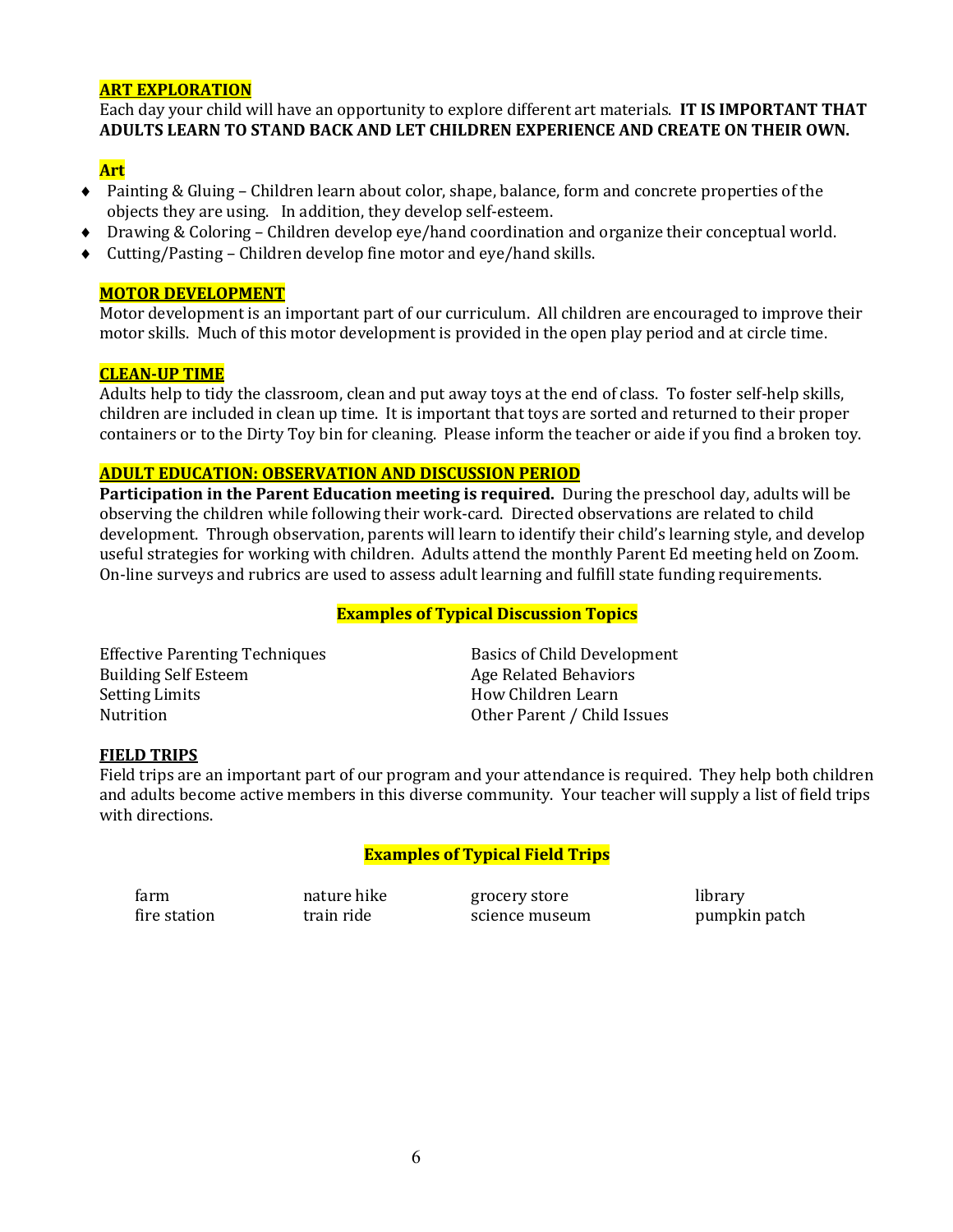# PRESCHOOL PATHWAY & CLASSES OFFERED

| Year $0 - 1$               | Year $1 - 2$          | Year $2 - 3$ | Year $3 - 4$                               | Year $4-5$                                 |
|----------------------------|-----------------------|--------------|--------------------------------------------|--------------------------------------------|
| Wiggles &<br><b>Rhymes</b> | Level 3               | Level $5/6$  | Level 7<br>Level 8                         | Level 9<br>Level 10                        |
| GymKids<br>$9 - 18$ months | <b>Level 4</b><br>Gym | Music<br>Gym | Math, Music, Gym,<br><b>Science, STEAM</b> | Math, Music, Gym,<br><b>Science, STEAM</b> |

School year program runs from mid August through May

Children are placed in appropriate Level based on their Date of Birth

Age requirements are consistent with the public-school Kindergarten and Transitional Kindergarten entrance dates in California.

# **PRESCHOOL CLASSES OFFERED**

These classes include monthly Parent Education zoom meeting.

*Adults enrolled in these classes qualify for tuition free Early Childhood Education classes through Foothill and De Anza College*

# **Register for Preschool classes Online, by phone or in the office Room 4**

#### **TODDLER PRESCHOOL LEVEL 3\* Online**

For children  $12 - 24$  months

#### **PARENT AND CHILD LEVEL 4 \* On-site**

For children  $12 - 24$  months *\*LEVEL 3 & 4 classes and do not require immunization records or Adult TB clearance*.

#### **PARENT AND CHILD LEVEL 5/6**

For children 2 years by  $9/1/21$ 

#### **PARENT AND CHILD LEVEL 7**

For children who turn 3 between September 1, 2021 and April 30, 2022 Child must be able to communicate basic needs in English.

#### **PARENT AND CHILD LEVEL 8**

For children 3 years by December 2, 2021

#### **PARENT AND CHILD LEVEL 9**

For children 3 and 4 years old. Children must be 3 by September 1, 2021

#### **PARENT AND CHILD LEVEL 10**

For children 4 years by December 2, 2021

#### **STEAM**

Children  $3 - 5$  years old.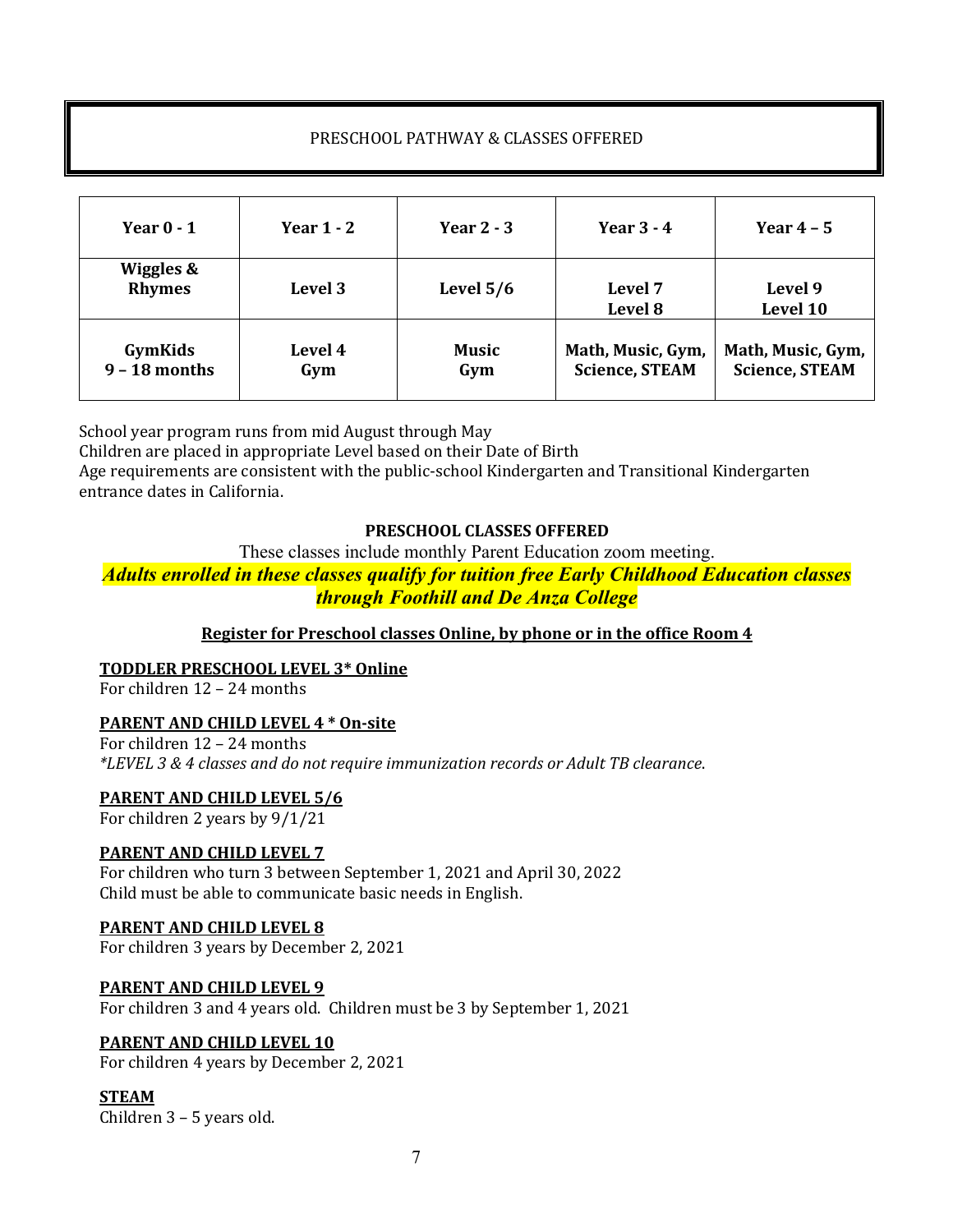# **SNACK TIME PROCEDURES**

Each adult is responsible for providing a nutritious snack for their child. Please follow the SNACK **GUIDELINES** listed below.

Remember that children eat snack at the designated time and while sitting at the snack table ONLY.

**Snack time is an opportunity to try new things and learn new skills. At snack time children WILL: Feed themselves Help with the clean up Decide for themselves whether to eat or not\*** 

**\*When at school, children should not be hand-fed or forced to eat.** 

ALLOWING YOUR CHILD TO MAKE DECISIONS AT THE SNACK TABLE HELPS THEM TO BUILD **INDEPENDENCE AND SELF-HELP SKILLS.** 

# **SNACK GUIDELINES**

#### **A complete snack should include a fruit or vegetable, a protein and a grain/starch.**

- FRUITS: bananas, oranges, grapes, apple slices, strawberries, melon, other fresh fruit.
- **VEGETABLES**: carrot sticks, broccoli, cauliflower, sliced bell peppers, sliced cucumbers, halved cherry tomatoes, celery, etc.
- **◆ PROTEIN/DAIRY:** cheese (cubes or slices), string cheese, hummus, yogurt (low sugar), hard-boiled eggs, deviled eggs, cream cheese.
- ◆ **STARCHES** (whole grain only): whole wheat or other whole grain bread, bread sticks, toast, pretzels, rice, rice cakes, mini bagels, cheerios, sweet potatoes, cooked pasta.
- **EXELUATE:** FOOD IN SQUEEZE POUCHES, MEAT, JUICE, CANDY, CHOCOLATE, TREE NUTS, PEANUTS, PEANUT BUTTER, COOKIES, CHIPS, CAKES, SWEETENED CEREALS, OR ANYTHING WITH **EXCESS SUGAR**.
- **CHILDREN WILL EACH BRING THEIR OWN WATER BOTTLE.**

All classes will maintain lists of children who have specific food allergies. Please list all food allergies / restrictions on your Emergency form and on the classroom allergy list. We do not allow children to share snacks.

Check with your teacher or the program director if you have questions about the snack guidelines.

#### **REMINDER FOR ADULT SNACK**

Adults may bring a small snack for themselves. Please eat your snack in the kitchen area.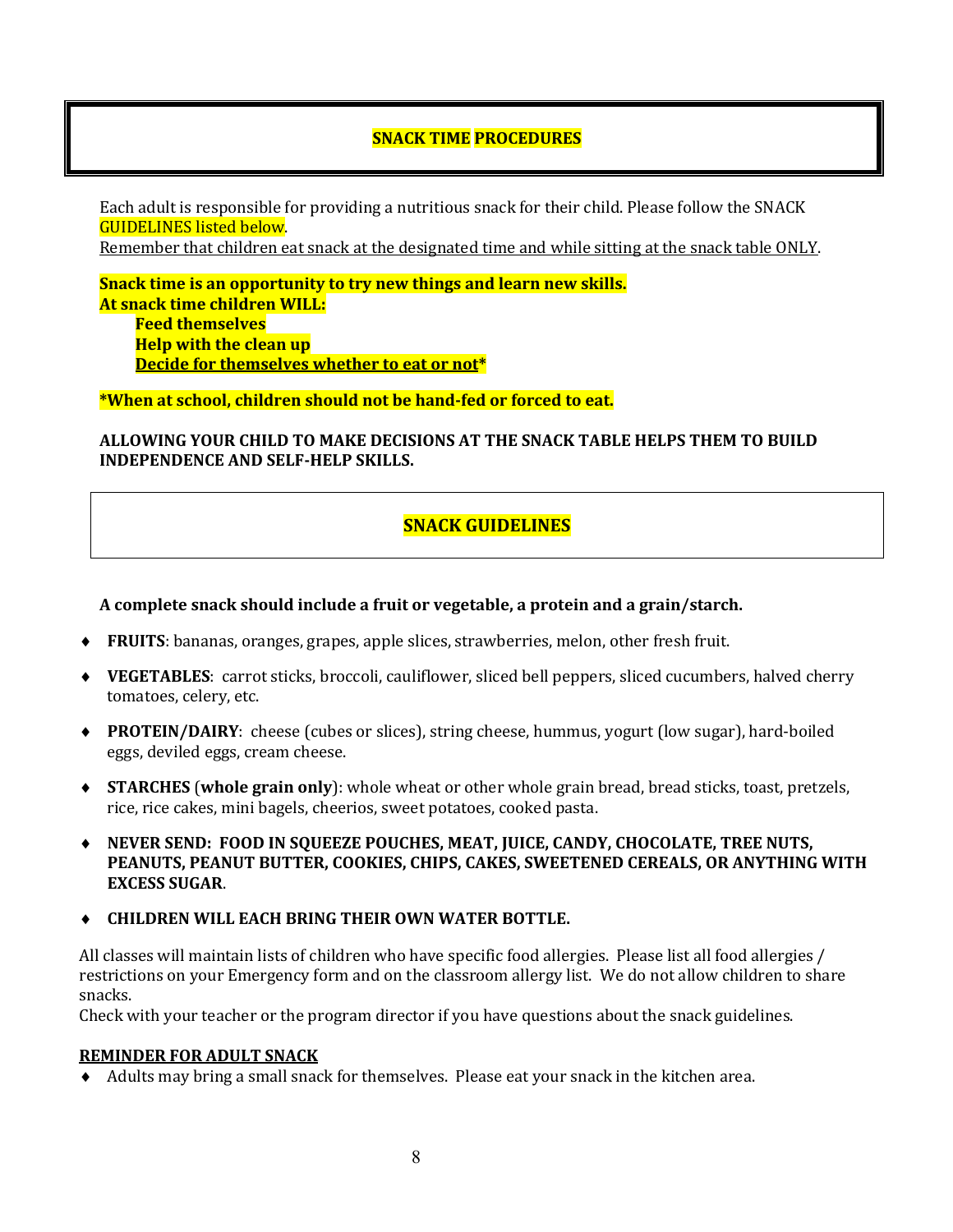# **GENERAL INFORMATION FOR PARTICIPATING ADULTS DAILY & CLASSROOM PROCEDURES**

#### **SAFETY**

- **SUPERVISE all children at all times.** Leave no child unattended.
- ◆ ALL GATES in the preschool area are kept closed and latched.

**PARKING LOT: ALWAYS hold your child's hand in the parking lot.** 

**HOT BEVERAGES:** Drink coffee or other hot beverages only in the kitchen.

#### **ATTENDANCE**

Your attendance and participation are the keys to a successful program. You are required to attend on your assigned workday. Attendance is recorded daily.

**Multi-day classes**: It is your responsibility to find a substitute if you are unable to attend on your workday. A substitute must be provided for all planned absences (vacations, doctor's appointments, prolonged **illness, etc.)** 

Please inform your teacher about all absences.

Anyone not fulfilling attendance requirements may be dropped from the program without refund.

#### **BE ON TIME**

For our classes to run safely and effectively, you must be on time. You are your child's first teacher. Model being organized, responsible and prompt to give your child the maximum time to participate.

#### **SIGN-IN**

Everyone staying at school is required to sign the daily attendance sheet. Sign out only if you are leaving early.

# **WORKCARDS**

All parents wear work cards when assigned. These help us to provide a safe and stimulating school environment. Card assignments are posted. When it is your workday, **WEAR YOUR WORKCARD AND MAKE SURE ALL DUTIES ARE COMPLETED.** 

# **ILLNESS: WHEN IN DOUBT, STAY HOME & REST**

We understand that illnesses occur. Please do not come to school if you or your child is sick. **Call the school (408-522-2707) and inform the teacher that you are ill**. For lengthy illnesses, substitutes should be

arranged, or special arrangements made with your teacher. Please follow these guidelines when deciding if you are well enough to come to school.

Our Preschool follows all FUHSD and Santa Clara County protocols for safe school in-person classes. Additional information can be found on our website.

- **Colds**: A child should stay home during the first three days of a cold. They may return if they are feeling well and have not had any fever in 24 hours.
- **◆ Flu & Fever**: Please do not come to school unless you have been free from fever and other symptoms for 24 hours.
- **Communicable Diseases:** Notify school immediately (408-522-2707).
- Allergies: Please list any allergies that your child has on the Emergency Form and tell your teacher.

# **INFORMATION & COMMUNICATION**

Discuss any concerns you have with your teacher. If after talking with your teacher you still have concerns, contact Susan Robertson, Program Coordinator at 408-522-2743 / susan robertson@fuhsd.org.

*Read all Email, handouts, newsletters, and field trip information* **that your teacher gives you.** Check your class Schoology webpage weekly for important information and updates. To ensure all class members feel included, *speak English in the classroom*. All directions and class information will be given in English.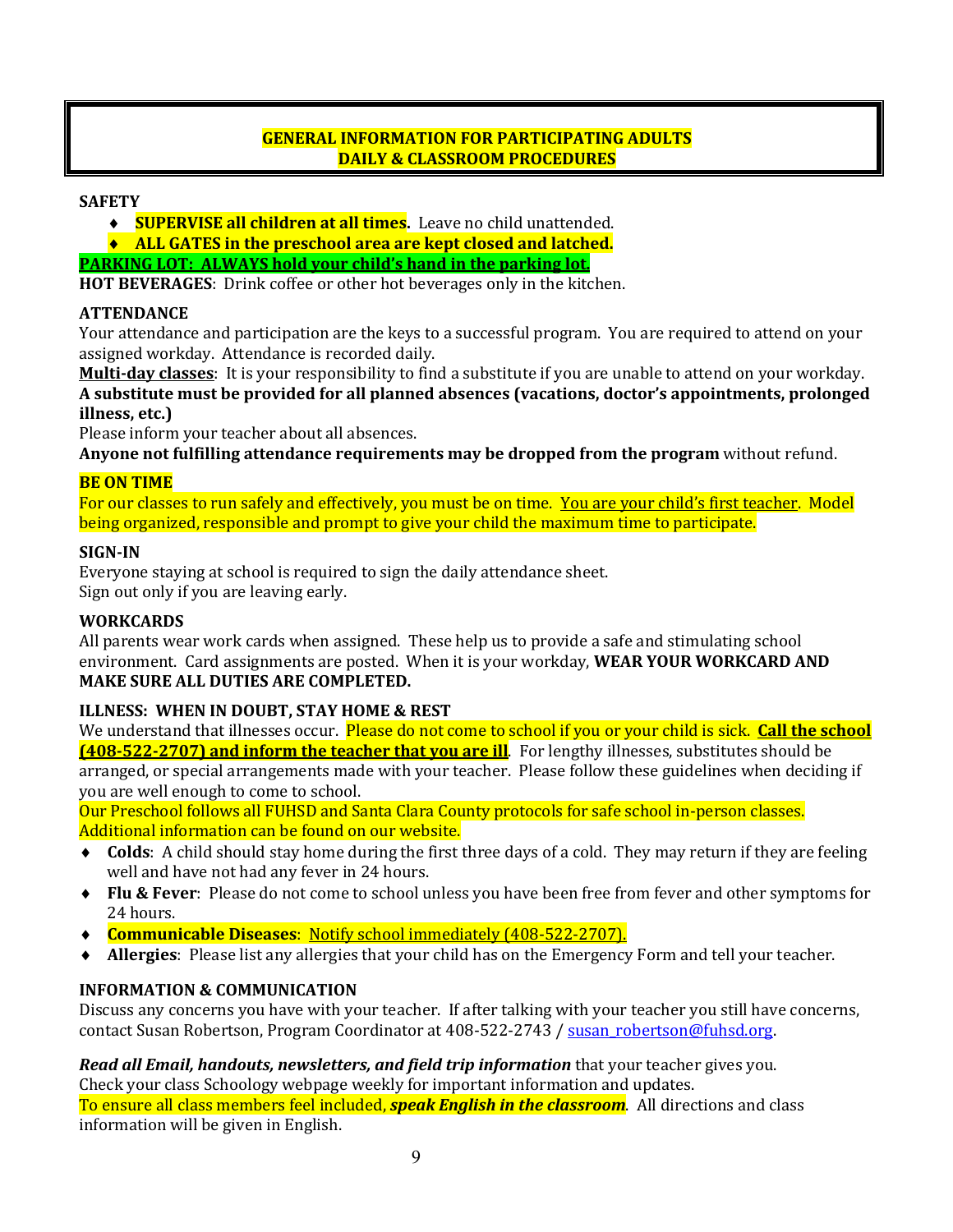# **CLASSROOM PROCEDURES**

## ARTS & CRAFT PROJECTS: CHILDREN'S PROJECTS ARE CHILDREN'S WORK.

Art is offered for exploration (the process) rather than for the finished project. **PLEASE don't do the project for any child** this is hurtful to their development of self-esteem. Do help with set-up and clean up.

#### **CELL PHONES & ADULT CONVERSATION:** Set Cell phones on vibrate & use only for emergencies.

Cell phone use is not permitted in the classroom, playground, or gym. In an emergency use your phone in the Parent Ed office, room 4.

Always keep adult voices low at school. Model appropriate behavior at circle-time: sing, dance, and follow teacher directions. Speak English in the classroom.

#### **CLASSROOM ORDER**

Help children keep activity materials in the designated place, i.e., play dough on the table. Indoor toys stay inside, and outdoor toys stay outside. Maintaining a safe and orderly environment is important to learning.

#### **CHILD'S PARTICIPATION**

Don't worry if your child doesn't participate especially at circle time. They will participate when they are ready. **WATCHING IS A FORM OF PARTICIPATION.** 

**Children are encouraged to participate but never forced to participate.** 

# **COMMUNITY BUILDING**

Actively participate in class activities. Respect each class member as an individual and help them to feel welcome. Working as a team builds our school community.

#### **DIAPERS / BATHROOM / EXTRA CLOTHES**

Diapers must be changed in the bathroom and deposited in the outside trashcan.

**One-day classe**s: adults attend to their own child's bathroom needs.

**Multi-day classes**: Bathroom helper is a designated work-card. All children who are not potty trained should wear disposable "pull up" type diapers for easy changing.

Always send a change of clothes with your child. Preschool is fun and messy, and children often get wet.

#### **DRESS CODE**

Dress yourself and your child in washable play clothes. Preschool can be messy! Put spare pants/shorts, shirt, underwear and socks in your child's bag. Children should wear sturdy running shoes or sneakers to school; sandals and dress shoes are not good footwear for playground play and climbing.

**KITCHEN**: For safety reasons, children are not permitted in the adult kitchen area. Please help your child to stop at the red line / stop sign at the entrance to the kitchen.

**NURSING** / PACIFIERS / SIPPY CUPS / BOTTLES: Use of baby bottles and pacifiers is not permitted in the preschool classroom. Registered children should not be nursed during class time. Children should bring a water bottle which is stored in their cubby. (Please label with their name.)

#### **SEPARATION ANXIETY**

It is not unusual to have some separation anxiety in a new setting. Please be assured that the teachers and aides are trained in dealing with separation anxiety. To minimize separation anxiety, we suggest that you try not to show excessive concern regarding the separation. Briefly tell your child what you are doing and assure him/her that you will return. Concentrate on the fun things that can be done while you are away. DO NOT PROLONG THE ACT OF SEPARATING. You will be called if your child is excessively anxious.

#### **SPECIAL EVENTS / BIRTHDAYS / CELEBRATIONS**

Your teacher will acknowledge your child's birthday in class. Each teacher has her own special, teacher directed birthday routine. NO CAKES, TREATS, OR PRESENTS AT SCHOOL.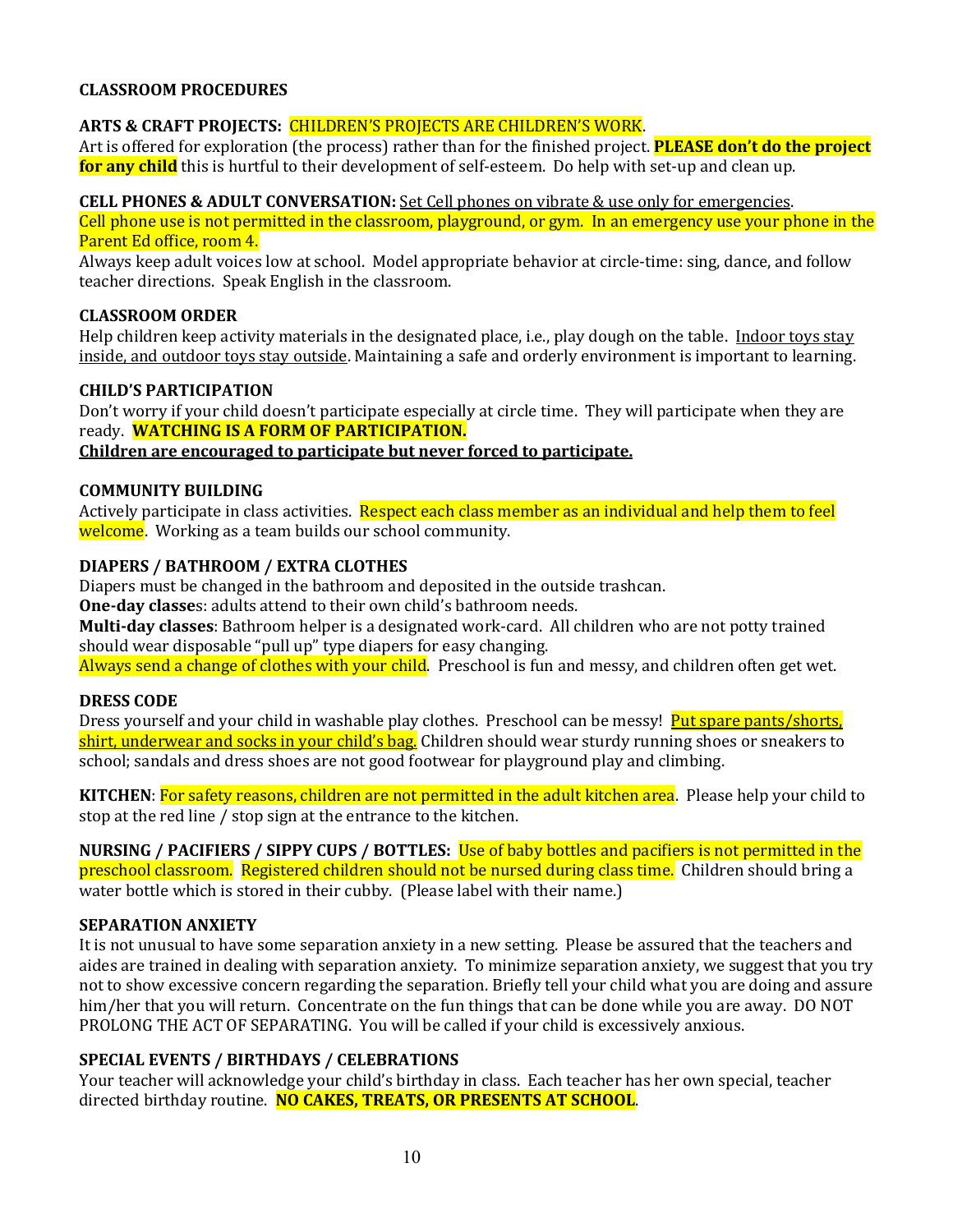**All level 5 - 10 preschool classes receive CAEP State funding based on the Parent Education portion of the program**. This funding has been applied to your tuition. Parents participate in monthly zoom meetings with their teacher and may have an opportunity to attend evening or Saturday workshops related to child development. To assess student learning and maintain State funding, enrolled adults are required to complete a survey and/or written assignment each session. These will be shared on Schoology.

# **SPECIFIC INFORMATION FOR LEVEL 5 / 6**

Level 5/6 is designed to introduce 2-year-olds to preschool. We offer 2 classes, and you may choose to take one or both. Level 5/6 classes encourage your child to try new things and learn at their own pace. These CLASSES provide a balance of pre-academic and social skill opportunities. Activities are designed to be hands-on and developmentally appropriate. Children learn to be self-sufficient problem solvers and thinkers. Parents learn participation techniques that promote learning.

| LEVEL 5/6 Children 2 years old by September 1, 2021 |         |                   |                 |         |
|-----------------------------------------------------|---------|-------------------|-----------------|---------|
| 71.5110.11                                          | Tuesday | $9:30 - 11:30$ AM | Teacher Lakshmi | Room 4B |
| 71.5110.12                                          | Friday  | $9:30 - 11:30$ AM | Teacher Lakshmi | Room 4B |

**Core Curriculum**: Based on State Preschool Guidelines

- Small group and large group learning options
- Math and number concepts including beginning counting and shapes
- Pre-literacy skills developed through songs, games, rhyming and directional words
- Hands-on Science activity stream woven into quarterly curriculum
- Large and small motor skill activities daily
- Development of listening and speaking skills through circle time activities
- Exploration time where each child can choose their activity and play area (inside & outside)
- Music, art, directional games, and dramatic play opportunities daily
- Daily snack time fosters self-help and healthy eating habits.
- Community Field Trip each session may be scheduled

**Parent Participation:** Parents are an integral part of the preschool program

- Level 5/6: Participate together with your child at preschool.
- Wear a work card and supervise children at play, and at learning centers.
- Work cooperatively to complete all tasks as directed
- Provide a healthy snack and water bottle for your child using the school nutritional guidelines
- Be prepared and participate actively in the classroom and at monthly zoom parent meeting
- Use Schoology to complete assigned reading, homework and survey assessments as directed
- Arrive and Leave on time.

These classes qualify for reduced fees through California Adult Education Program (CAEP) funding based on active parent participation and survey assessment described above.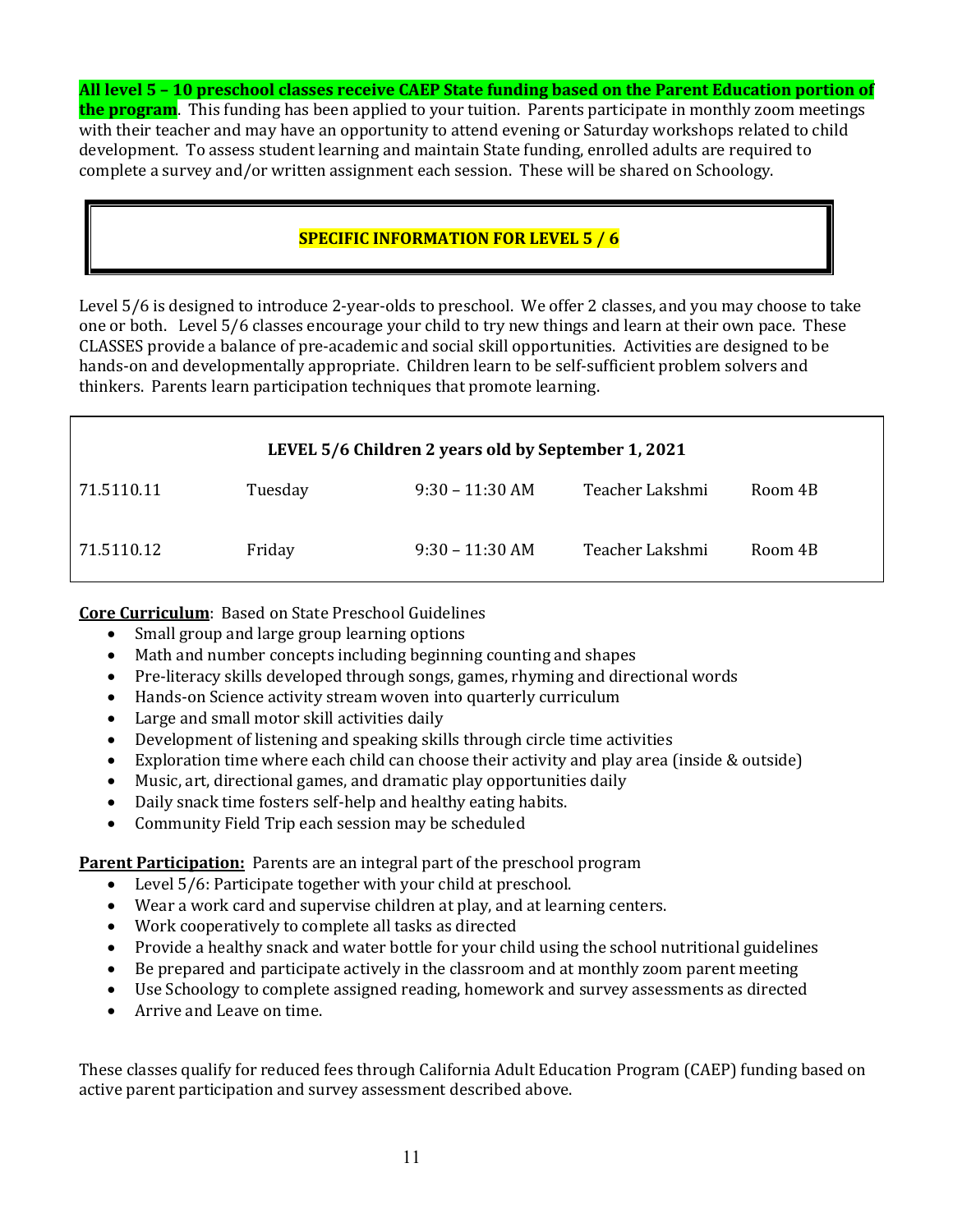# **SPECIFIC INFORMATION FOR LEVEL 7**

Level 7 is designed to build your child's independence and self-confidence. Children in Level 7 choose between several different activities each day while they learn to follow the schedule and make decisions. Level 7 provides a balance of foundational academic and social skills for three-year-olds. Children learn to be self-sufficient problem solvers and thinkers. Parents learn participation techniques that support learning.

# LEVEL 7: Children turning 3 between September 2021 and April 2022

| 71.7210.11 | Monday / Wednesday | $9 - 11:45$ AM    | Room 4A              |
|------------|--------------------|-------------------|----------------------|
| 71.7210.12 | Tuesday / Thursday | $9 - 11:45$ AM    | Room 4A              |
| 71.4210.11 | Monday / Wednesday | $12:30 - 1:30$ PM | <i><b>ONLINE</b></i> |

# **Core Curriculum:** Based on State Guidelines

- Small group and large group learning options.
- Math and number concepts including beginning counting, sorting, sequencing, and shapes.
- Pre-literacy skill development through songs and games including rhyming, opposites, and directional words.
- Science activity stream woven into the curriculum.
- Large and small motor skill activities daily.
- Development of listening and speaking skills through circle time activities.
- Exploration time where each child can choose their activity and play area (inside & outside.)
- Music, art, directional games, and dramatic play opportunities daily.
- Daily snack time encourages healthy eating habits.
- Community Field Trip each session may be scheduled

**Parent Participation:** Parents are an integral part of the preschool program.

- Participate once each week in your child's classroom and provide a sub for any absence.
- Wear a work card and supervise children at play, and at learning centers.
- Complete all tasks as directed.
- Provide a healthy snack and water bottle for your child following the school nutritional guidelines.
- Be prepared and participate actively in the classroom and monthly zoom parent meeting
- Use Schoology to complete assigned reading, homework, projects, and survey assessments as directed
- Arrive and Leave on time.

These classes qualify for reduced fees through California Adult Education Program (CAEP) funding based on active parent participation and survey assessment described above.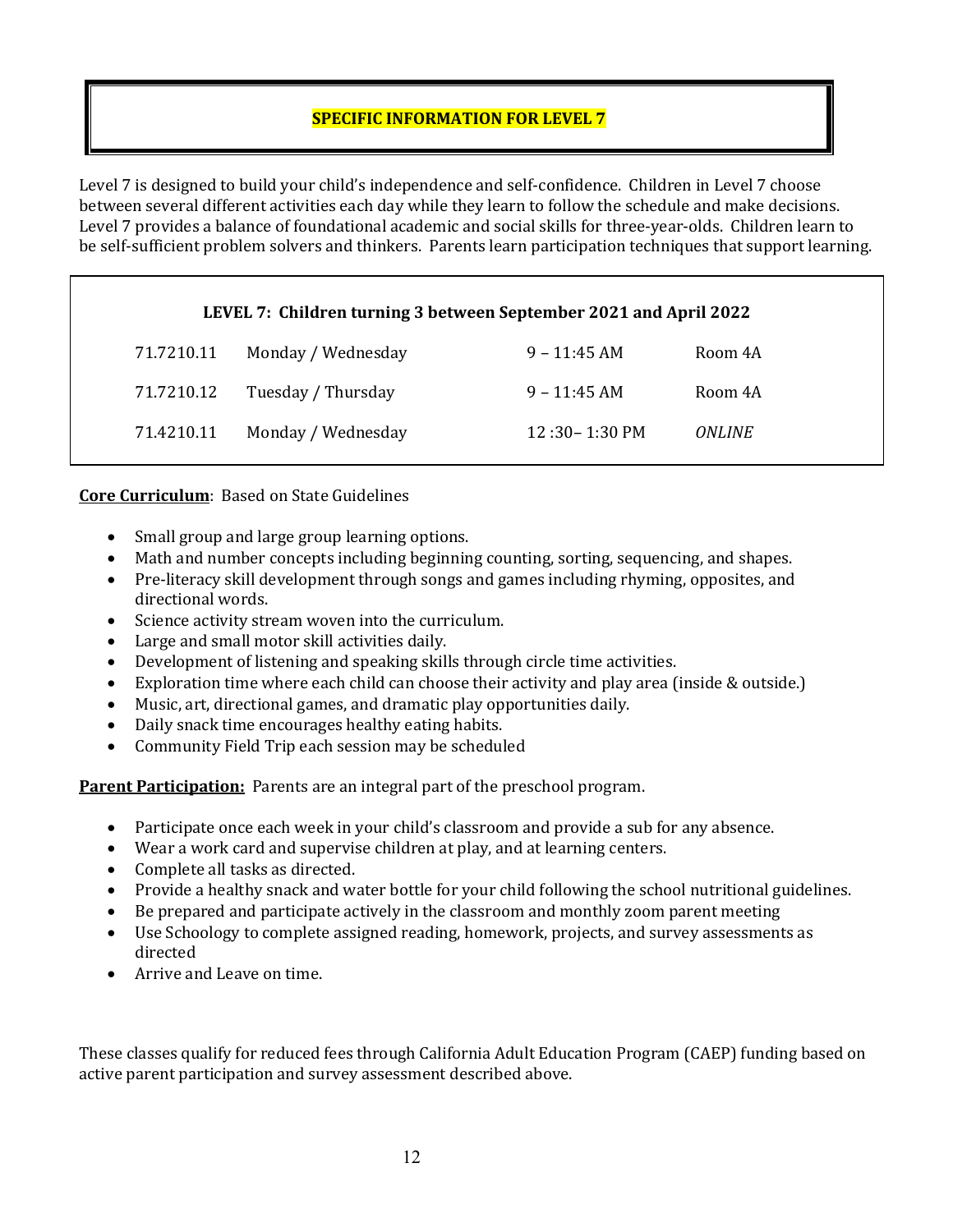# **SPECIFIC INFORMATION FOR LEVEL 8**

|            | LEVEL 8: Children 3 years old by December 2, 2019                                 |             |               |  |
|------------|-----------------------------------------------------------------------------------|-------------|---------------|--|
| 71.8310.11 | Monday/Wednesday/Friday<br>*Monday and Wednesday Room 4D, Friday class in Room 4C | 9 – Noon    | Room $4D/C^*$ |  |
| 71.8310.12 | Tuesday /Thursday/Friday                                                          | $9 - N$ oon | Room 4D       |  |

Level 8 is designed to build your child's independence and self-confidence. Children in Level 8 choose between several different activities each day while they learn to follow the schedule and make decisions. Level 8 provides a balance of academic and social skills, independent and group learning opportunities for three-and four-year-olds.

**Core Curriculum:** Based on State Guidelines

- $\bullet$  Small group and large group learning options
- Math and number concepts including beginning counting, sorting, simple addition & subtraction, sequencing, and shapes
- Presentation of alphabet letters and letter sounds through songs and games
- Language concepts: rhyming, opposites, and directional words
- Weekly classroom science activity
- Large and small motor activities including beginning scissor skills
- Development of listening and speaking skills through circle time activities and show & tell
- Exploration time where each child can choose their activity and play area (inside & outside)
- Music, art, directional games, and dramatic play activities daily. Cooking project once / week
- Daily health education including nutrition and exercise
- Community Field Trip each session may be scheduled

**Parent Participation:** Parents are an integral part of the preschool program.

- Participate in your child's classroom four times each session. Provide a sub for any absence
- Wear a work card and supervise children at play, and at learning centers
- Complete all tasks as directed
- Provide a healthy snack and water bottle for your child following the school nutritional guidelines
- Be prepared and participate actively in the classroom and at weekly parent meeting
- Use Schoology to complete assigned reading, homework, projects, and survey assessments as directed
- Arrive and Leave on time.

These classes qualify for reduced fees through California Adult Education Program (CAEP) funding based on active parent participation and survey assessment described above.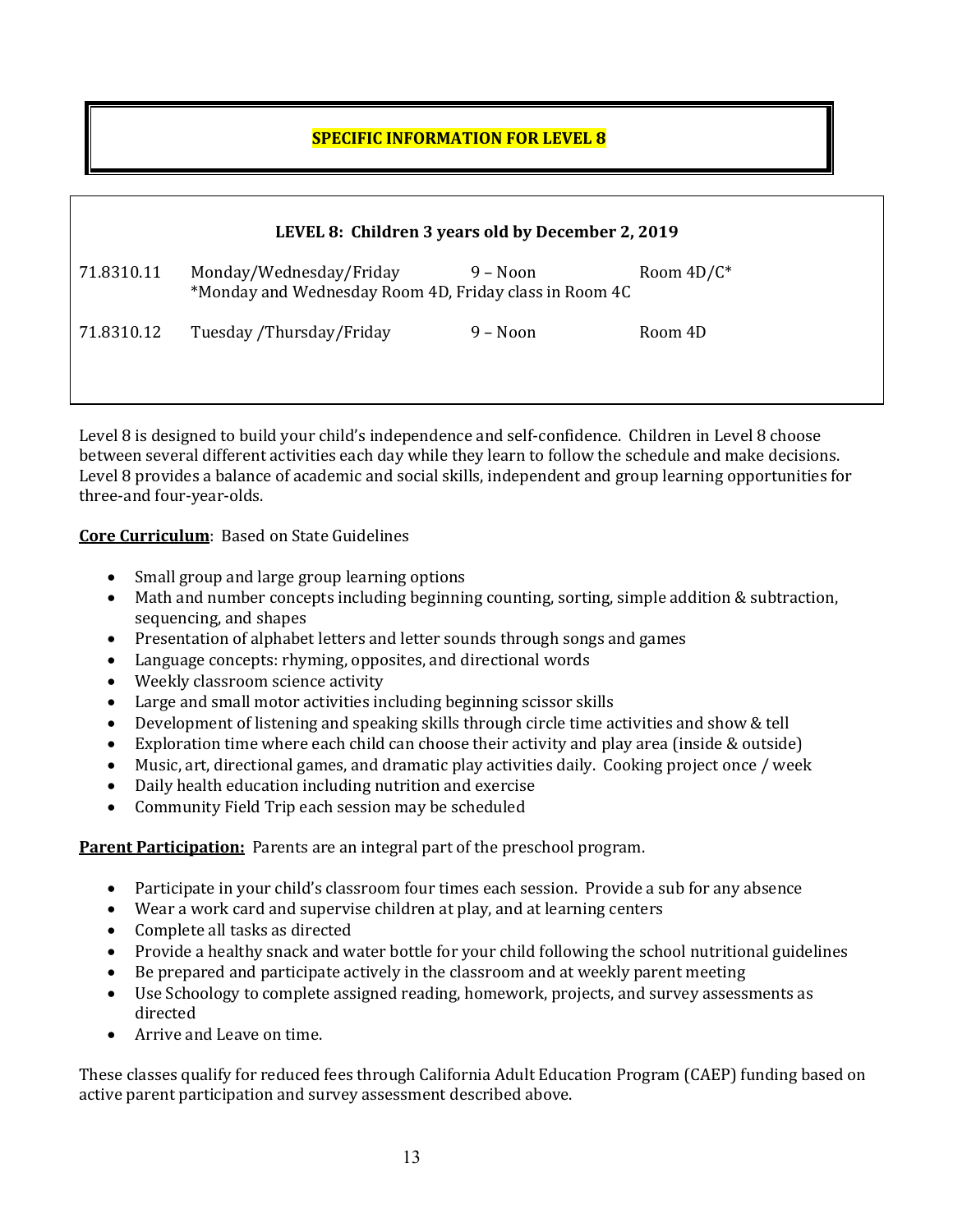# **SPECIFIC INFORMATION FOR LEVEL 9 - LEVEL 10**

**LEVEL 9: Children 3 and 4 years old (children must be 3 by September 2, 2021)** 

71.9410.11 TThF 12:15– 2:45 PM Room 4D

|            |        |                               | LEVEL 10: Children 4 years old by December 2, 2021 |
|------------|--------|-------------------------------|----------------------------------------------------|
| 71.0410.11 | MTWTh  | $9:00$ AM $-11:45$ AM Room 4C |                                                    |
| 71.0410.12 | MTWThF | 12:15 AM – 3:00 PM            | Room 4C                                            |

Level 9 and Level 10 are designed to prepare your child to enter Kindergarten in one year. They differ slightly in the age groupings. The core curriculum is the same.

**Core Curriculum**: Based on State Guidelines for Kindergarten

- Small group and large group learning centers: math (including number concepts: counting, simple addition & subtraction, sequencing, and shapes), science, literacy, writing and scissor skills.
- Upper and lowercase letter recognition and introduction to phonics.
- Large and small motor activities
- Development of listening and speaking skills through circle time activities and show & tell.
- Exploration time where each child can choose their activity and play area (inside & outside.)
- Music, art, directional games, and dramatic play activities daily. Cooking projects.
- Daily health education including nutrition and exercise.
- Community Field Trips each session may be scheduled

**Parent Participation:** Parents are an integral part of the preschool program.

- Participate in your child's classroom four times each session. Provide a sub for any absence.
- Wear a work card and supervise children at play, and at learning centers.
- Complete all tasks as directed.
- Provide a healthy snack and water bottle for your child following the school nutritional guidelines.
- Be prepared and participate actively in the classroom and in the monthly zoom parent meeting.
- Use Schoology to complete assigned reading, homework and surveys as directed.
- Arrive and Leave on time.

These classes qualify for reduced fees through California Adult Education Program (CAEP) funding based on active parent participation and survey assessment described above.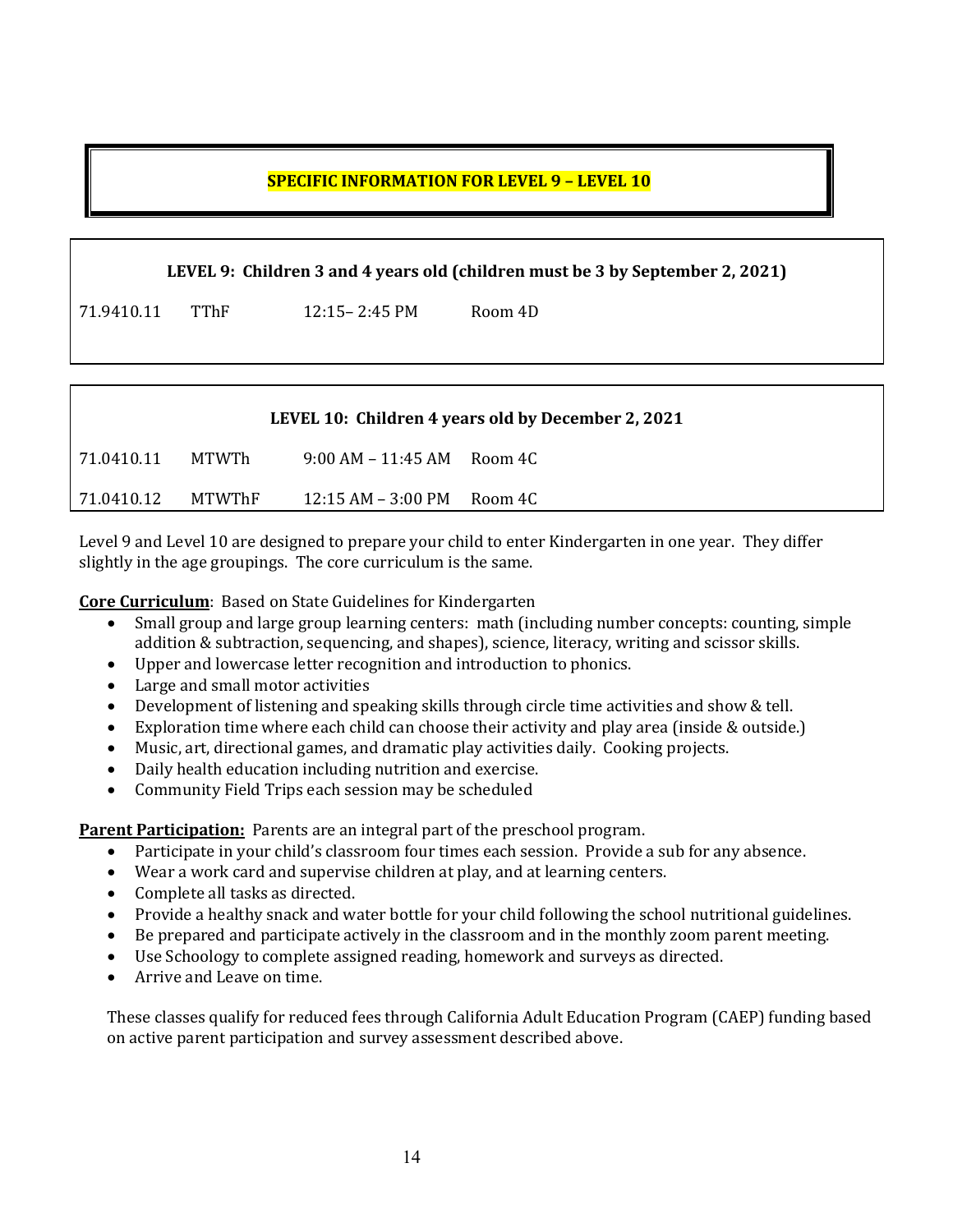# **GUIDELINES FOR WORKING WITH CHILDREN**

- ◆ Preschool is fun. Enjoy yourself.
- $\bullet$  If you need to speak to a child for any reason, it is your job to move to the child. Do not shout across the room. **Provide a calm, quiet example**.
- ◆ Listen closely to the child's comments and questions, getting down to his or her eye level. Answer questions simply or by asking a question so that the child develops problem-solving skills.
- Always address each child by name. Get the child's attention before speaking.
- $\bullet$  Give a choice to children only when you want them to make a decision and you are willing to abide by their answer. When there is no choice, state what they need to do. For example: "Let's go in for story time."
- ◆ Let the children do as much as they can by themselves. Independence is a building block for self-esteem.
- ◆ As you **follow your work-card**, your child may linger near you if he or she chooses. Please remember that we are here to work with all the children. Whether you are observing your child from a distance or interacting directly, enjoy this time with your child and all the children at school. Sharing the preschool experience is what Parent Participation Preschool is all about.

# DISCIPLINE GUIDELINES

- ◆ **Positive Behavior techniques** are used to guide children at Bright Beginnings. Children are encouraged to use their words to state the problem and then guided to acceptable solutions. Teachers and parents help facilitate this process by reflecting what the child is saying and modeling appropriate behavior.
- **EXPANKING, YELLING, OR ROUGH HANDLING OF ANY CHILD IS NOT PERMITTED.** If you cannot handle a problem or find yourself getting angry in a situation, call the teacher. Be present and attentive to the children and do not problem-solve for them. The goal is to help children learn how to handle conflict.
- When disciplining a child, always focus on the behavior that needs to change. Label the action, not the child. Threatening, punishing or moralistic words such as "You are bad!" are unacceptable. State limits and use a positive approach to redirect the child.
- ◆ An important aspect of any preschool program is **teaching respect** for one another. We, as adults, are the role models for our children. If we want them to be respectful, we need to act respectfully. Keep this in mind as you interact with the children, other adults, and your teachers.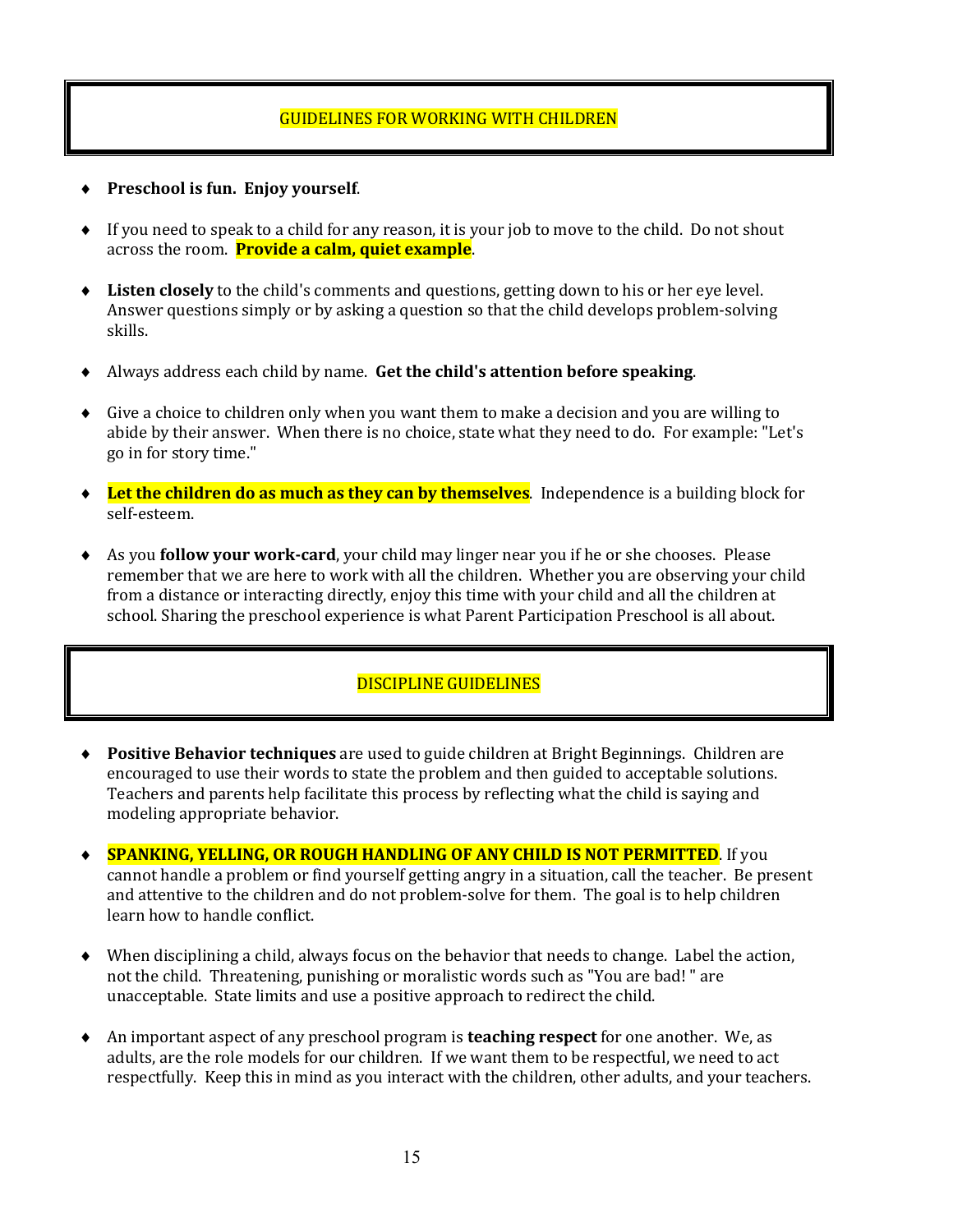# **SAFETY RULES**

#### **CHILDREN MUST BE SUPERVISED AT ALL TIMES.**

Escort children into the classroom. **HOLD HANDS** in the parking lot at all times. Sign the sign-in sheet and make sure your child has a nametag before you leave.

# **PLAYGROUND GATES MUST BE CLOSED AND LATCHED AT ALL TIMES.**

- $\blacklozenge$  Wheel toys are to be ridden safely on the blacktop, no crashing.
- $\bullet$  Sand is to be kept in the sand area. Teach children to keep the sand low.
- Children need to stay a safe distance from the swings.
- Children must walk and use inside voices in the classroom.
- $\bullet$  Children eat snack while sitting at a snack table and only during the designated snack time.
- All areas must be properly supervised, take the initiative to move where the children are playing.
- Carpentry tools stay at the worktable and are only used under **DIRECT ADULT** supervision.
- Children should climb on playground equipment. Fences, gates, tables, and counters are not for climbing.
- $\blacklozenge$  Adult kitchen areas are for adults only. Redirect children to other areas.
- Adult scissors, paper cutters, etc. should be kept out of children's reach.
- $\triangle$  Report any and all accidents immediately to your teacher.
- $\blacklozenge$  All classes will practice earthquake and fire drills.
- Weapons or any toy that fires projectiles or darts are not allowed at school.
- $\triangleq$  All students should stay in their own designated play areas unless they are with the teacher. Use of the playground before or after class is not permitted.

#### **PLAYGROUND USE RULES**

Preschool playground is for use by enrolled preschool students only, and only when their class is in session. Gym Kid students may not use the preschool playground.

Preschool gates are locked 10 minutes after the last class.

# **PARKING LOT RULES**

**EXECUTE: ALWAYS HOLD YOUR CHILD'S HAND IN THE PARKING LOT.** 

## **KEEP YOUR CHILD WITH YOU AND WATCH THEM AT ALL TIMES.**

- $\bullet$  Help children travel on the sidewalk when walking to the parking lot. (Planted areas have sensitive drip watering systems and are not for hiding, playing, or walking.)
- $\blacklozenge$  Walk bikes and scooters on school grounds. Follow the posted safe pathway.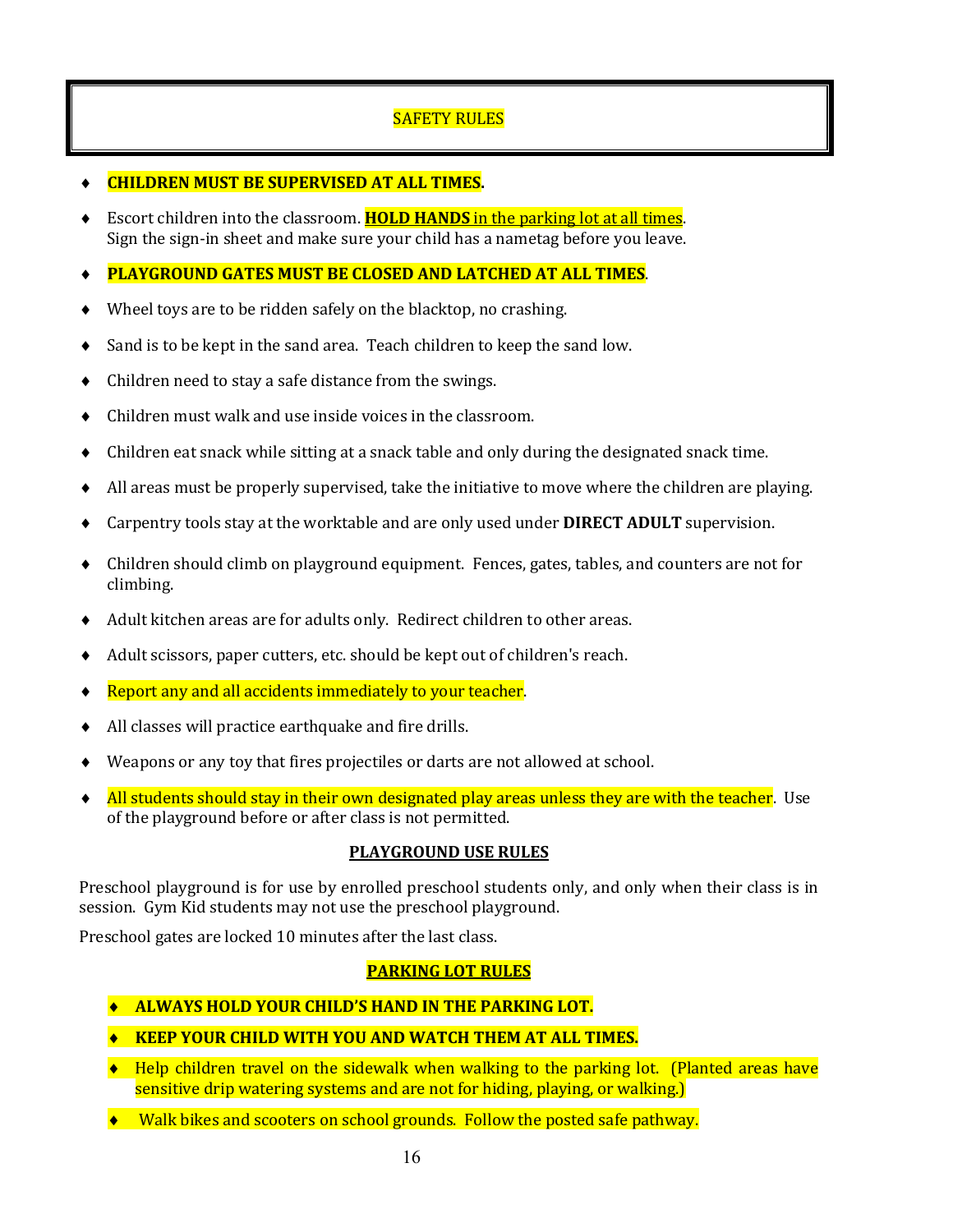# **IMPORTANT PRESCHOOL DATES**

#### **1st Session (August 23 – October 11)**

Sept. 20-24 Current preschool students register for Session 2

#### **2nd Session (October 14 – December 17)**

Nov. 15-19 Current preschool students register for Session 3

#### **3rd Session (January 10 – March 11)**

Feb 7 - 11 Current preschool students register for Session 4

#### **4th Session (March 14 – May 20)**

#### **Summer Session (5-week summer session June / July dates TBD)**

#### **PARENT BOARD INFORMATION**

We invite you to join the Parent Board. Each year, interested parents come together with teachers and staff to address concerns, suggest improvements the facility, plan all-school activities and community service projects.

#### **Meetings:** Once per month on Zoom (Dates to be determined)

| September | Elect officers.                                               |
|-----------|---------------------------------------------------------------|
|           | Discuss & Plan activities for the school year                 |
| October   | Plan community service activities & assess school needs       |
| November  | Begin Book Fair planning                                      |
| January   | Plan / Develop school projects                                |
| February  | Review all plans / projects                                   |
| March     | Complete book fair plans / plan teacher appreciation activity |
| April     | Review book fair / complete teacher appreciation activities   |
| May       | Teacher / classroom requests reviewed                         |

**SPECIAL FAMILIY ACTIVITES** sponsored by the Parent Board (dependent on covid **restrictions) International Day Book Fair Reading Under the Stars** 

#### **Preschool Graduation Information**

Level 9 & 10 Graduation May 2022 Final Date and Plans to be determined